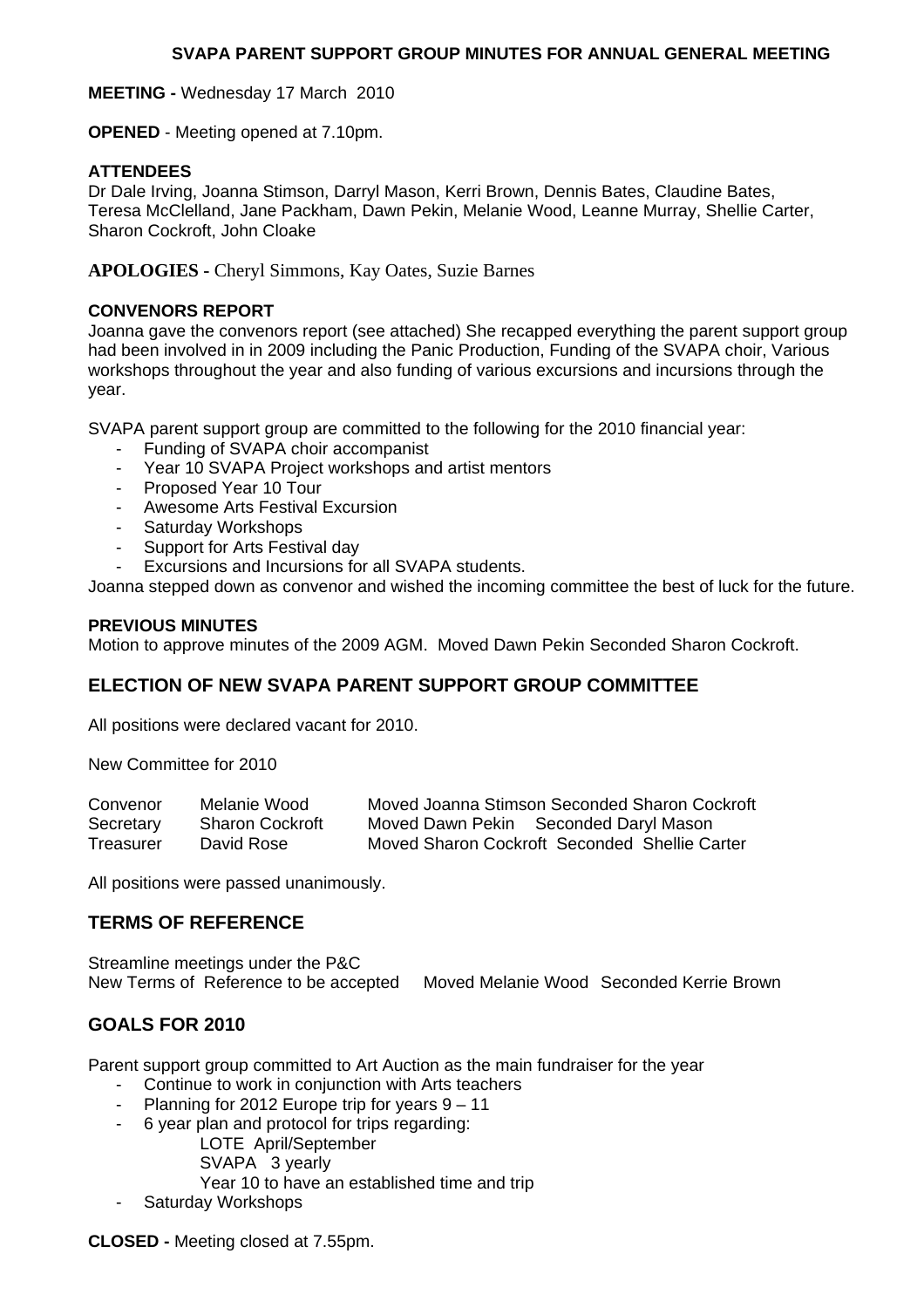# **SVAPA PARENT SUPPORT GROUP MINUTES**

### **MEETING**

Wednesday 17 March 2010

# **OPENED**

Meeting opened at 7.55pm.

## **ATTENDEES**

Dr Dale Irving, Jane Packham, Melanie Wood, John Cloake, Joanna Stimson, Darryl Mason, Dawn Pekin, Kerrie Brown, Dennis Bates, Claudine Bates, Teresa McClelland, Leanne Murray, Shellie Carter, Sharon Cockroft.

### **APOLOGIES**

Cheryl Simmons, Kay Dates, Suzie Barnes.

### **PREVIOUS MINUTES**

Motion to approve Minutes of 17 February 2010. Moved Kerrie Brown, Seconded Melanie Wood.

### **DR. IRVING'S REPORT**

SVAPA PROJECT CLASS

- 5 artist-mentors have been organised for this year and they are: Nein Schwarz (visual artist) Roly Skender (VJ and musician) Freda Meckelburg (designer) Tristen Parr (musician) Vahri McKenzie (performer).
- 2 groups with a performance angle will commence 18 March.

### ARTS FESTIVAL DAY

- Will be held Friday afternoon in week 2 of term 2.
- Student production will be shown.
- Workshop to come in, ie. Junkadelic (which was invited in 2009).

Motion that SVAPA Committee supports Art Festival up to \$1,000.00. Moved John Cloake, Seconded Darryl Mason. Carried.

### YEAR 10'S SVAPA TRIP TO PORT HEDLAND

**TREASURER'S REPORT – John Cloake** 

- Andrew Watt, a year 10 parent, has contacts in Port Hedland which may be able to help with funding, accommodation, workshops, etc.
- Mt Lawley Senior High School has a sister school in Port Hedland they have a specialist art program in its 2<sup>nd</sup> year.
- Ian Johnson, Associate Principal, wishes to attend.
- Trip is shown as happening in the last week of May on School Calendar.
- Plan to meet members of the Aboriginal community.
- 28 students in the year 10 SVAPA form this year.

| TREASURER'S REPORT - John Cloake                                                                                                                                         |          |             |
|--------------------------------------------------------------------------------------------------------------------------------------------------------------------------|----------|-------------|
| <b>Balance at bank</b>                                                                                                                                                   |          | \$11,819.28 |
| <b>Receipts</b> – cash Badges \$5 sale at meeting $17th$ Feb                                                                                                             | 5.00     |             |
| <b>Outstanding cheques:</b><br>Chq 103 Dale Irving for Prizes                                                                                                            | 100.00   |             |
|                                                                                                                                                                          |          |             |
| Payment to Music for balance of Art Auction will be                                                                                                                      | 227.94   | 327.94      |
|                                                                                                                                                                          |          | \$11 496.34 |
| <b>Commitments:</b>                                                                                                                                                      |          |             |
| 2010 commitment \$1505 for accompanist agreed 5 Aug 2009 increased rate<br>agreed 28 October at \$40 per session and for rehearsals and concerts for<br>novt voor Lin to | 1.800.00 |             |

next year Up to 1 600.00 Yr 10 2010 Project class agreed 5 August/Sept 2 up to 3 000.00 Up to \$300 for SVAPA Camp Feb 2010 agreed 25 Nov minutes 300.00